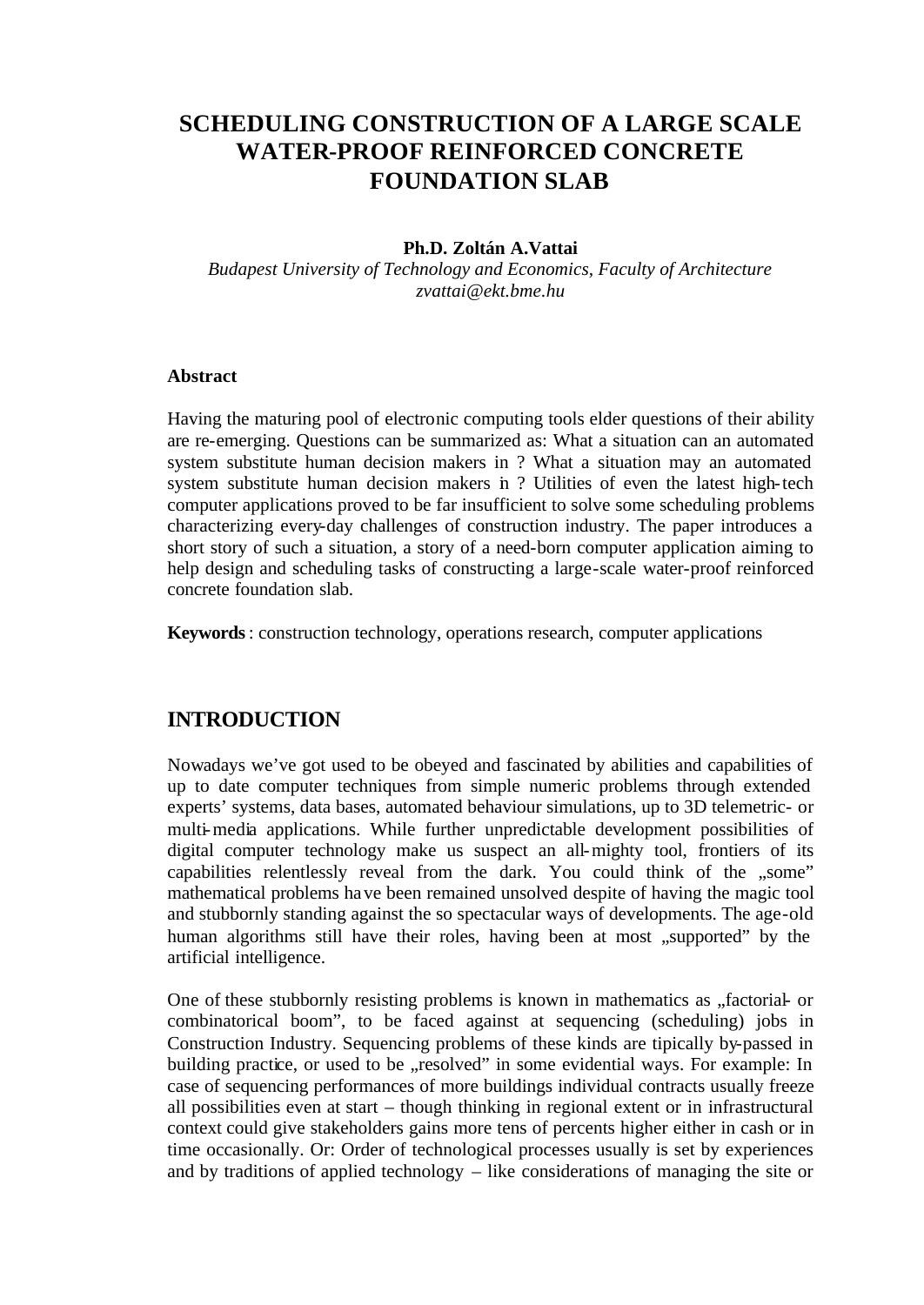directing available resources – while in some special cases holy traditions would be better revised.

There exist some technological sequencing problems at which due to manifold factors and circumstances to find the most appropriate solution may become a great challenge, especially when decision maker has strictly limited time to pay for it. Problems seemingly summarized in a simple way may grow heavy difficulties for which to find solution algorithms may have difficulties even in pure mathematics too. The paper below tells a short story of development and application of a computer software titled by its users as ,,a game" and brought to existence in such a heavy situation.

### **THE PROBLEM**

Late May of 2001 senior managers of the main contractor ( STRABAG Building Ltd. 48. Dir. ) requested the Department Of Construction Technology And Management of Budapest University Of Technology And Economics (BUTE) to cooperate in developing time schedule of structural works of cultural and trade center called "Asia Center" to be built by their company nearby an elder shopping center called "Polus Center" at Szentmihályi street in 15<sup>th</sup> District of Budapest. Request was necessiated by the strictly limited time frames and by technical and managerial problems forseen by experts of the company. At that time dewatering and deep foundation works had been under progress according to which – as a sub-job – a so called  $\mu$ . White Basin" an unfragmented full area water proof R.C. foundation slab and its R.C. perimeter walls were to be built.

Measures were astonishing. At Phase I – representing about 60 percent of the overall construction job: Capture frame of the 0.8 m thick R.C. foundation slab had been constructed in one single phase with no extension joints below the two floory full area basement was a 240 x 200 m sized rectangle. For structural works 11 tower cranes of 45 m reach and of 6.5 ton lifting capacity were provided, temporarily complemented with auto cranes. Ready-mixed concrete was produced by a mixing plant of 70  $m^3/h$  $\left(\sim\right.1000 \text{ m}^3/\text{day}\right)$  capacity, located on site. During construction of the partly monolithic partly pre-fabricated structure for to build the monolithic structures only some 90.000  $\overline{m}^3$  insitu concrete was poured. Pre-fabricated elements were transported on wheels from Hódmezovásárhely, Dunakeszi, Paks, and Dunaújváros, according to a daily schedule of production and of delivery. Scheduled completion time was 18 months.

Measures of the overall building ( Phase I and Phase II together ): Lot area below the building: 64.000 m<sup>2</sup>. Floors: 2 floors of full area basement, ground floor, 3 upper floors with green roofs and with a mezzanine for building facilities between floor 3 and floor 4. Clear height of upper floors: 5 m. Total built area:  $210.000$  m<sup>2</sup>. Budgeted cost of building works: US\$ 130.0 million, not considering rental finishes and further expences and charges associating.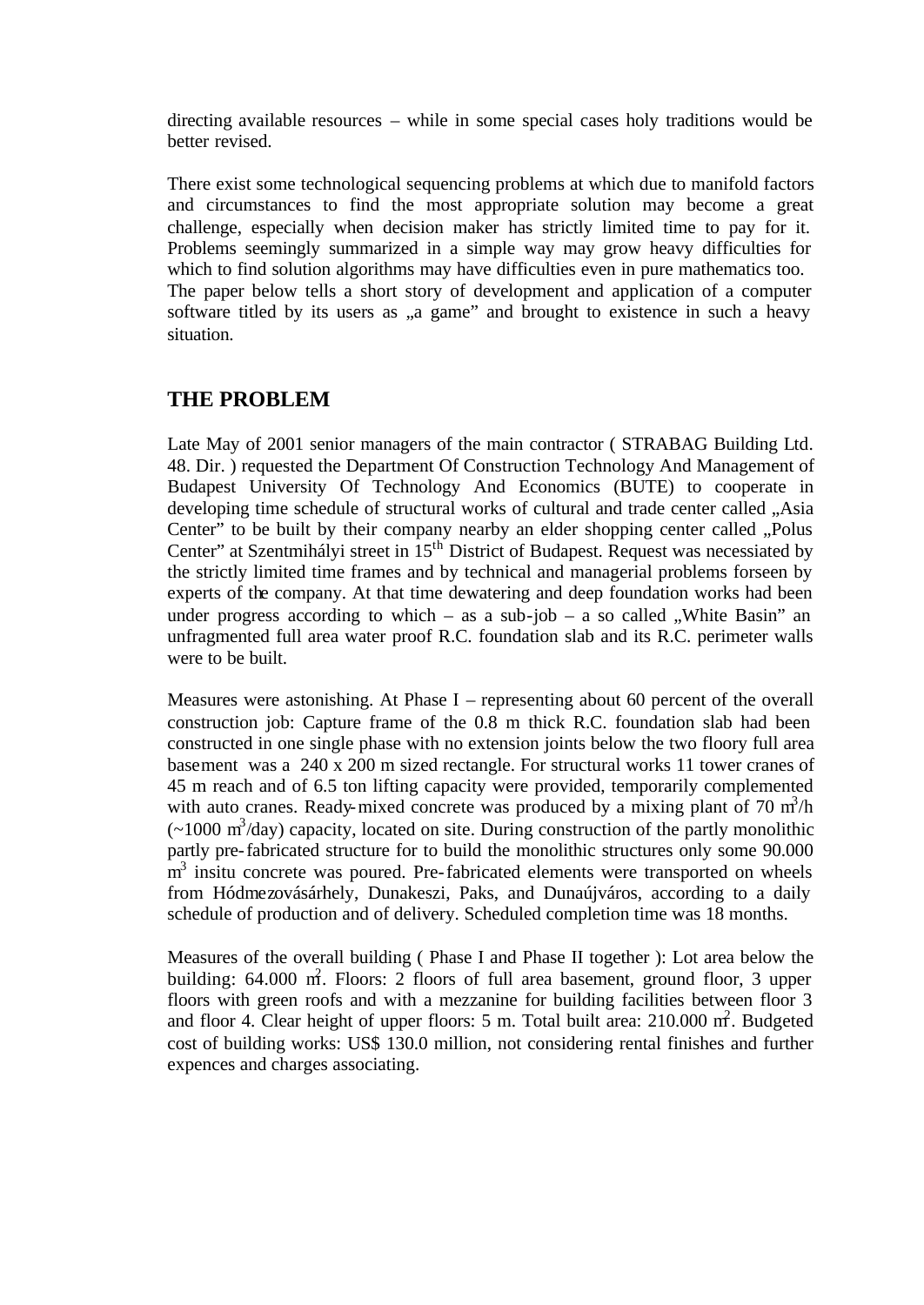

Picture 1.; Asia Center, Construction Phase I. ("Son" and "Daughter" Buildings) structural works, Crane layout plan ( STRABAG Building Ltd. 48. Dir. ) Grid in background indicates 16 x 8, and 8 x 8 m raster of piers' layout

## **THE JOB**

One sub-task according to the cooperation aggreement between the contractor and the University was to develop a detailed time schedule of constructing the water proof R.C. foundation slab broken down to daily concreting units (blocks) with main emphases on :

- $\mathscr{\mathscr{E}}$  Shrinkage of large-scale R.C. structure under construction (expectations on water proofing, block formations, extents and sizes);
- $\mathcal{L}$  Technology of performance (sub-processes, phases and their time needs);
- $\mathscr{\mathscr{L}}$  Available capacities of resources (day by day quantities scheduled);
- $\mathscr{\mathscr{L}}$  Accesses to blocks to be constructed actually (material flows, building traffic);
- $\mathscr{\mathscr{E}}$  Schedule preferences on some blocks of high importance (crane footings, slipforms);
- $\mathscr{\mathscr{L}}$  Non-directed relative lag-times of neighbouring blocks (water sealing capability versus in-progress shrinkage, water sealing facilities);
- $\mathscr{\mathscr{E}}$  Further structural elements to be erected on blocks (upper structure);
- $\mathcal Z$  On-going progress of structural works as access barriers to blocks to be built actually (providing accesses for sub-contractors);
- $\mathscr{\mathscr{E}}$  Strictly limited dead-lines (eliminating breaks and time losses).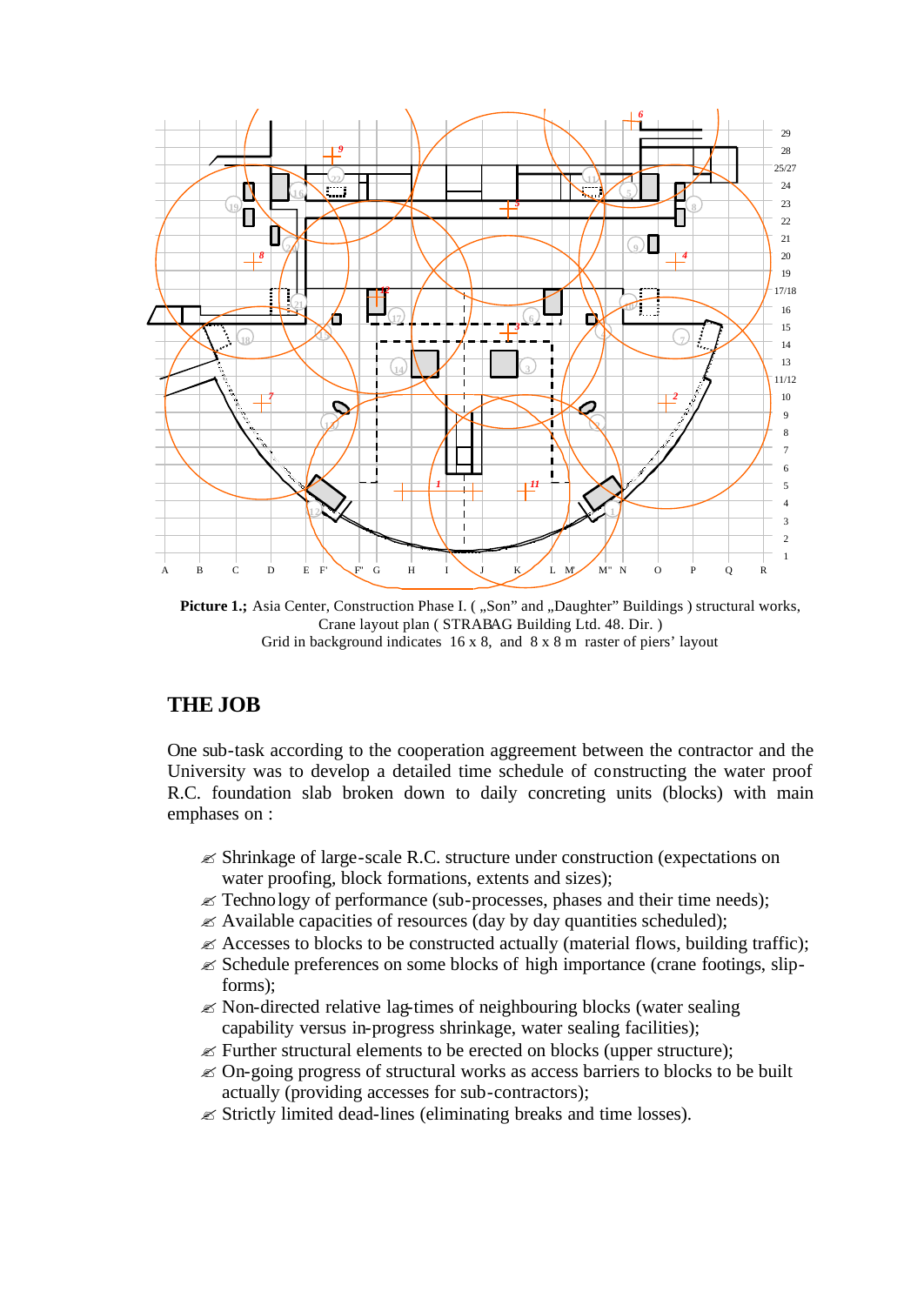Breaking down the large-scale structure to dailly constructed blocks together with reinforcement designs ( fitting pieces ) of individual blocks ( after getting the daily schedule of performance ) was elaborated by engineers of UVATERV Corporation.

Within this sub-task university experts were charged to check detailed schedule (sequence) of performance proposed by engineers of contractor, and to elaborate methodology for scheduling and planning similar large-scale foundation slabs such as the one under Building "Father" at "Asia Center" to be erected during Phase II of the project.

### **THE MODEL**

To handle relative positions (adjacences) of blocks it was Graph Technique that proved to be the most appropriate tool of mathematics. Applying it it got be handy to set inter-locational relations and relative time restrictions. But graph (network) techniques and algorithms available – such as network techniques for scheduling, e.g.: CPM, PERT [1] – proved to be improper due to their predestined manner of handling so called Directed Graphs. ( It is necessary to set in advance unambigously which neighbouring element must be constructed first and which others later ... though in our case it is part of the question itself. )

Scheduling (Sequencing) Problems on the other hand are age-old well-known , Hard-Boys" of Operation Research ( Applied Mathematics ). Having mechanized and automated production systems wide-spread lots of their ( i.e. of sequencing ) variants and sub-variants had been specified in lots of different manufacturing environments [2]. With expectations of some rare fortunate situations to develop solutionary algorithms ( i.e. solution convergence of which is not or slightly dependent on the extent of the actual problem ) has been stayed open possibility for research. At the rest of identified problems of this kind mainly some variants of enumerative methods (Branch&Bound, Partial Enumeration) are available. Though they are exact, their speed of finding solution is highly ( exponentially or factorially ) dependent on the extent of the actual problem.

#### **To demonstrate difficulties:**

Number of all possible sequences ( repeatless permutations ) of three elemets ( e.g. ,,A", ,,B", ,,C" ) is 3!=6 (,,ABC",,,ACB",,,BAC",,,BCA",,,CAB",,,CBA"). For four elements this number is  $4! = 24$ . For five elements 120, for ten more than  $3.6 \times 10^6$  and for twenty elements it is more than  $2.43 \times 10^{18}$ . That is: If we wanted to list all possible sequences of twenty elements ( with no sequence excluded from examinations in advance ) and we had a computer listing a million of these sequences ( i.e. schedules ) in a second, we would stay more than seventy-seven thousand years (!) in front of the computer before we get all possible sequences listed. But we have no such a long time and the number of elements to be scheduled is generally far more than twenty.

We have some slight scraps of comfort having the fact that in the rest of real situations we may exclude some sequences off the overall examinations in advance. But methodically it can't be stated.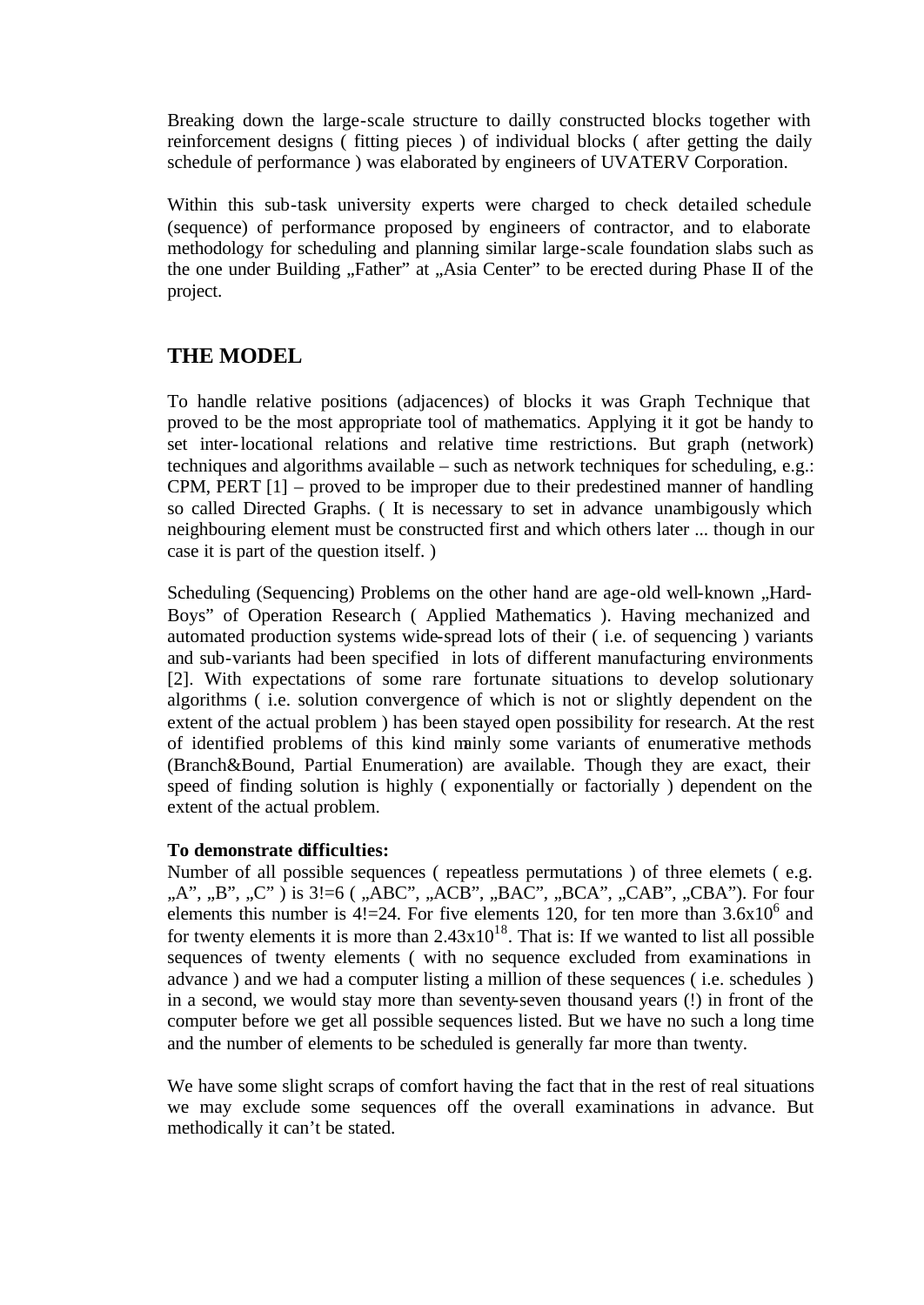Using specification system suggested by some authors ( Graham, Lenstra, Lawler, Rinnooy Kan, NATO Advanced Study and Research Institute Report, 1981 [2] ) the problem could be coded as  $F|G,abs($  C) $|C^{max}$ . That is: The job is to find an optimal sequence and optimal schedule  $(F)$  of  $n$ " elements aiming the shortest overall completion time  $(C^{max})$  while non-directed minimum lag times for adjoining elements are given in absolute value (abs( C)). Restrictions of this latest kind are set in a nondirected weighted graph G[A,N, ].

### **THE ,,GAME"**



**Picture 2** Asia Center, Phase II. ("Father" Building) water proof R.C. foundation slab, block design and schedule proposal ( to be approved ). Background grid reflects 8 x 8 m raster of piers.

Considering factors like estimated time necessary for detailed researches, aimed shortterm practical use declared in the request as developing a time schedule and aiding planning jobs and also considering missing tools for testing expected results of a longterm research it came the decision to develop a quick access practical aid in form of a test program.

To assist human decision makers and evaluations and to promote development of scheduling tasks a graphical computer program titled "GRPlates" had been developed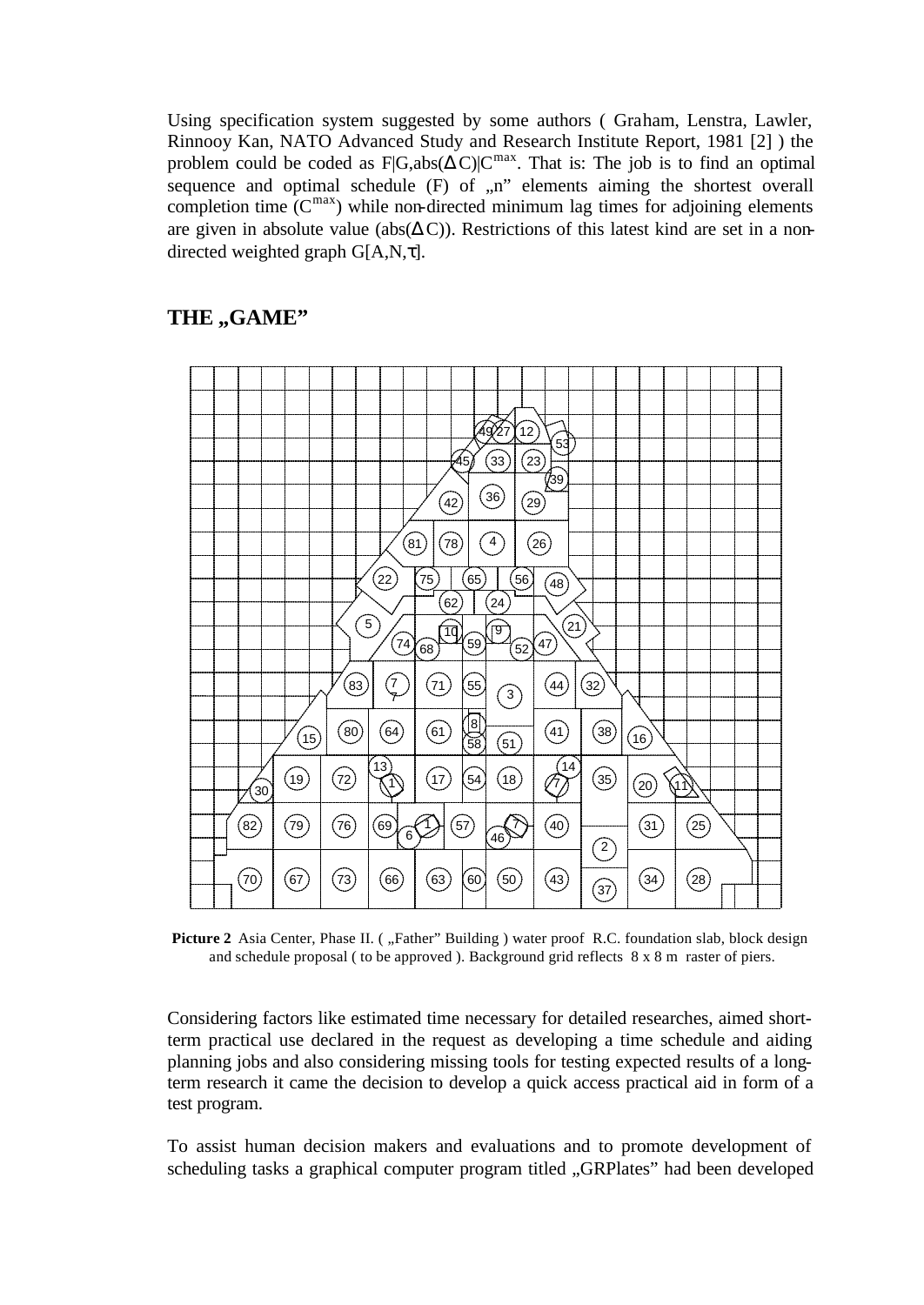in an approximately two weeks period. The software developed in Delphi language in Windows environment provided graphical interfaces for to break down the original structure to daily scheduled blocks and for to develop the most appropriate detailed schedule for construction.





| white figure | : scheduled relative time position of block                    |
|--------------|----------------------------------------------------------------|
| black figure | : identifier of block                                          |
| gray         | : non-scheduled block (being to be scheduled yet)              |
| dark green   | : block finished (before day 58)                               |
| light green  | : block actually under construction (day 58)                   |
| yellow       | : block schedulable earliest to day follows (day 59)           |
| red          | : block forbidden on actual and on following day (days 58, 59) |
| light cian   | : block still schedulable on actual day (day 58)               |
| dark cian    | : block already scheduled on later days (after day 58)         |
|              |                                                                |

First job of designer is to develop a pre-liminary break-down plan called "blockage" or "configuration" ( i.e. planning configuration of daily constructed blocks ) originated from existing drawings of the structure and of its details such as footings,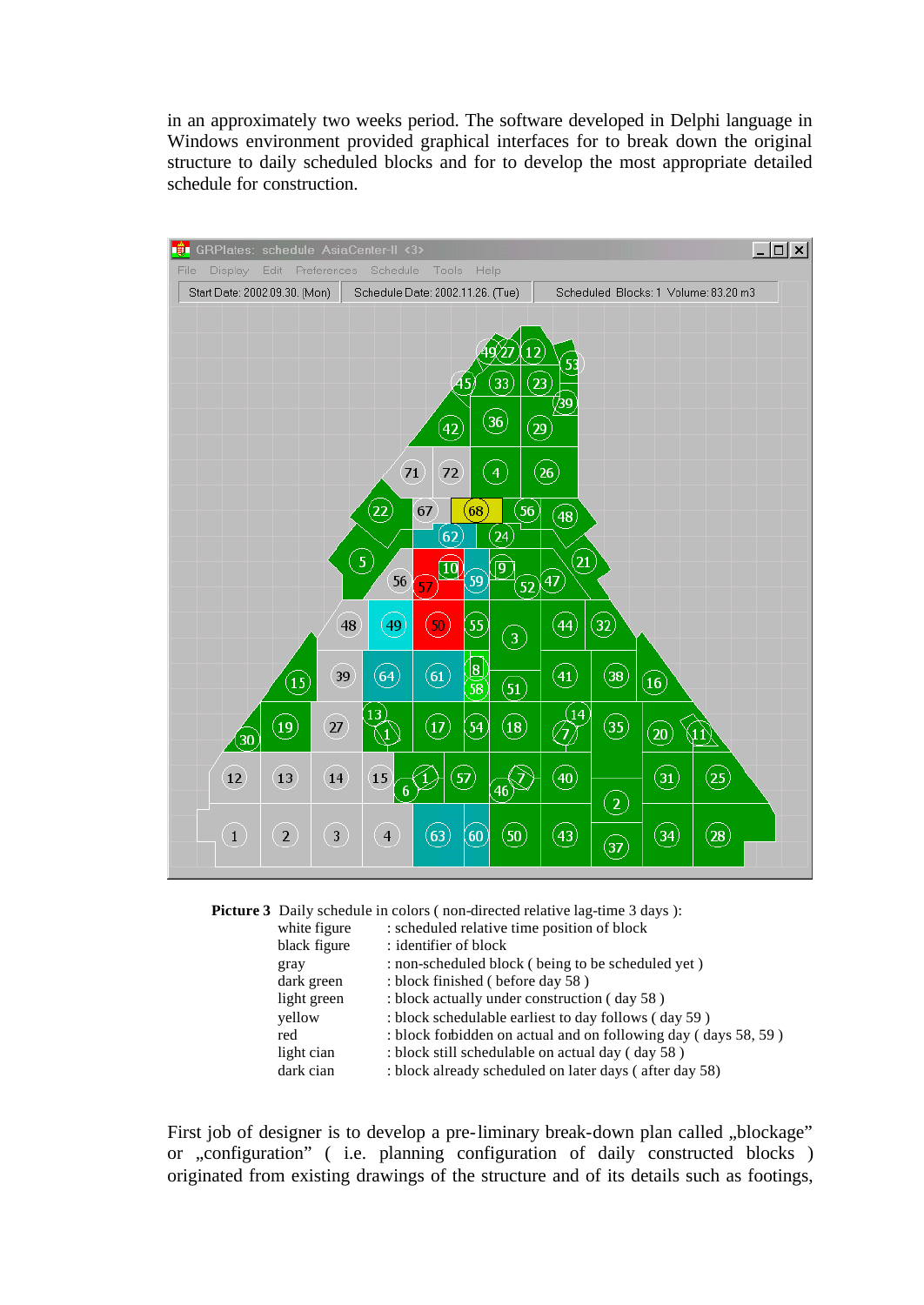elevator towers, piers, walls, extent-limitations, etc.. For this essentially drawing job a traditional graphical screen is provided with almost all usual functions (copy, rotation, move, etc.) of a graphical editor. As the result of this job a grapical configuration of attached polygons ( representing daily constructed blocks ) is available for the next phase of planning. Built-in recognizing algorithms automatically generate – and optionally display – the restrictions' graph  $(G[A,N,])$  based on the configuration plan and on pre-set minimum lag time (abs( C)).

From that point the software works as an immediate interactive display assisting the "What would be if ..." mannered problem-solving efforts of the user (designer). After assigning date of a block scheduled  $-$  i.e. assigning block clicked to actual date of schedule – stepping forward or keeping actual date get be processed according to the user's commands automatically. During scheduling job colors of blocks updated automatically are indicating possibilities and offers for the designer, such as blocks free or forbidden to schedule to actual- or following days of time-plan, together with other blocks being scheduled or still being to be scheduled. Work of designer in this planning phase could be best characterized as coloring a painting book like the game for young children. Built-in algorithms permanently display quantity of material scheduled to actual date of time-plan in units set by the designer, together with relative and calendar position of scheduled days having been assigned to individual blocks.

During this problem-solving job it is possible to return time by time to the drawing phase and to re-design configuration in ways of reshaping, splitting or uniting blocks. Designer also has ways of assigning more blocks to the same day (e.g. considering more sub-contractors) together with either partly or fully withdraw shedules assigned. According to pre-set options of the program it is possible to hurt the rules of design temporarily, that is to assign so called "forced schedules" with shorter lag-times, that serves well in case of blocks attached slightly (at a corner only) or having less significance. Having the schedule completed a graph in colors indicating valid, broken or so called "passive" time-restrictions can be optionally displayed in similar ways that have been used at highlighting critical paths of network-typed time-models.

Final result of problem-solving job is the configuration design and its schedule together. Results can be either exported or saved as vector-graphics (\*.wmf) for further processing or for documentation purposes. Having the configuration design and ist schedule detailed design of reinforcement within the blocks can be completed. Having the schedule itself foreset progression of performance can be displayed as a kind of animation on the screen of the computer.

Having the software under progress (not ready for sale), and considering it's original destination of being an aid for research, together with it's operational manual it has been handed over free of charge to the experts of the contractor STRABAG Building Ltd. with restrictions of application mainly for testing purposes and at construction project denominated in the request only.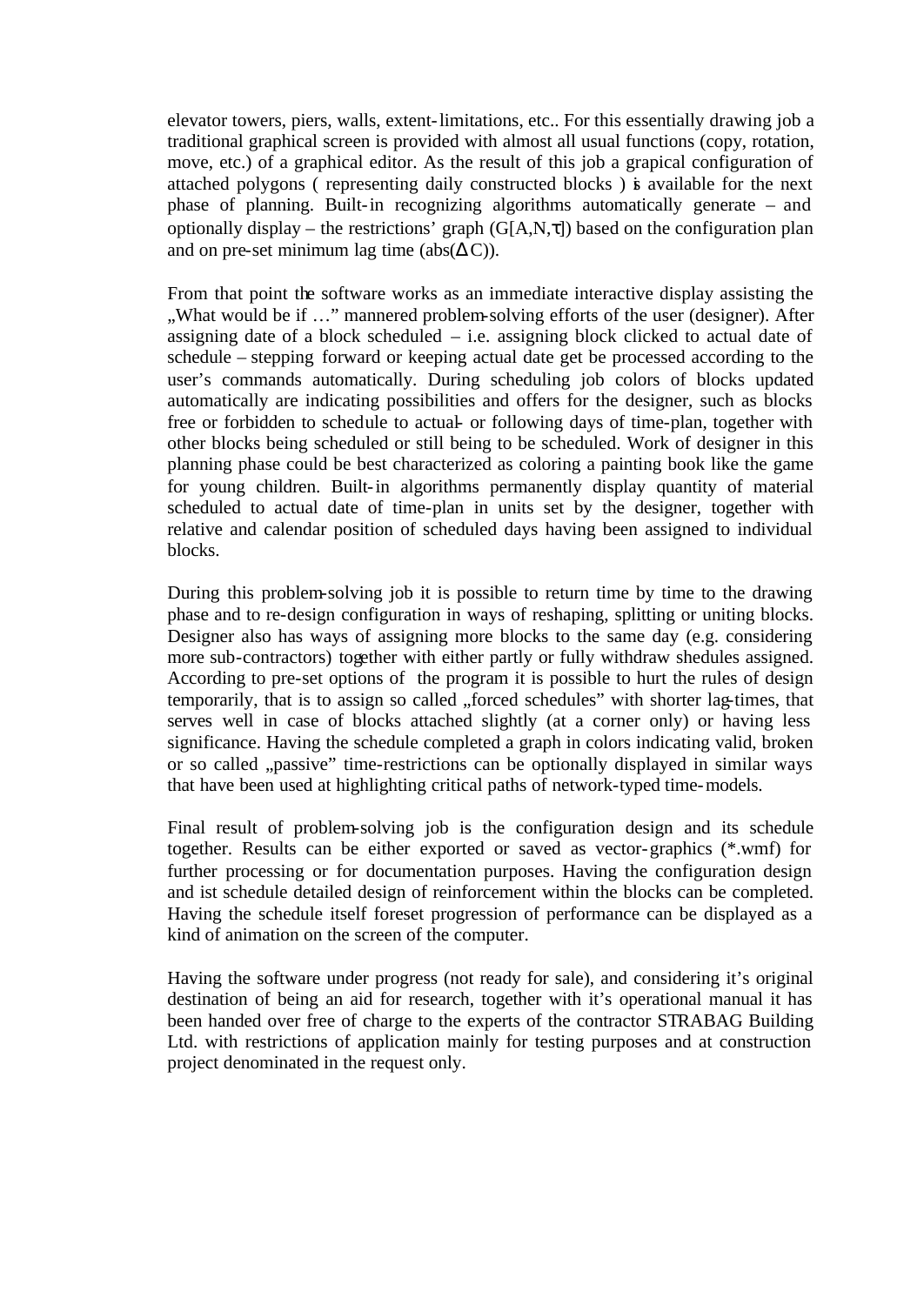### **"SERIOUSLY"**

First hard mission of the "game" had been launched after an unexpectedly short testing period during preliminary planning of Phase II ("Father" Building) of Asia Center Project. Engineers of UVATERV Corporation requested the author for to let them apply the software at their job while elaborating detailed drawings of the largescale reinforced concrete foundation slab.

As a frame for the software's application a special research agreement was signed under between the designers and the author. By the means of the agreement the author was charged with processing and transforming the configuration scheme of the slab set by the designers and with managing a short training or tutoring course aiming the operation of the software. The author also handed over the software and it's documentation with restricting the application to the specified project. During the cooperation initial schedules were set by the designer and by the author hand in hand, while in later phases smaller but frequent modifications of drawings and of schedules necessiated by circumstances revealed during progress of work were elaborated by the designers.

According to the agreement engineers and designers are to summarize their practical experiences about using the software and to submit offers and suggestions on built-in algorithms for further developments promoting the long-term research of the problem. Also according to the agreement the author is permitted to cite configuration schemes elaborated during the project by the designers as demonstrations in his publications (like this one) with unambiguos references to the designers.

It is irony of fate that – due to some marketing and financing aspects – works of Phase II of project got be postponed by the investor to a later phase by the time pre-set proportion of finished Phase I would get turn to account. …

The problem itself has been stayed open for researches. When setting the model of the problem lots of variants or individual questions can be specified. Such as:

- $\ll$  Having a given design, daily available resources and minimum lag-time what is the shortest overall execution time of building a given configuration ?
- $\mathscr{\mathscr{E}}$  Having a given design, daily available resources and deadline for the overall execution what is the maximum lag-time for building the given configuration ?
- $\mathscr{\mathscr{E}}$  Having the deadline for overall execution and the minimum lag-time set by technology how to design the configuration and what are the needed (resource) capacities ?

At modelling problems of these kinds further difficulties may emerge when pre-set schedule preferences ( such as: preferred blocks, forced assignments – see: Coloric Graphs, Cartography ) also become significant part of the problem. …